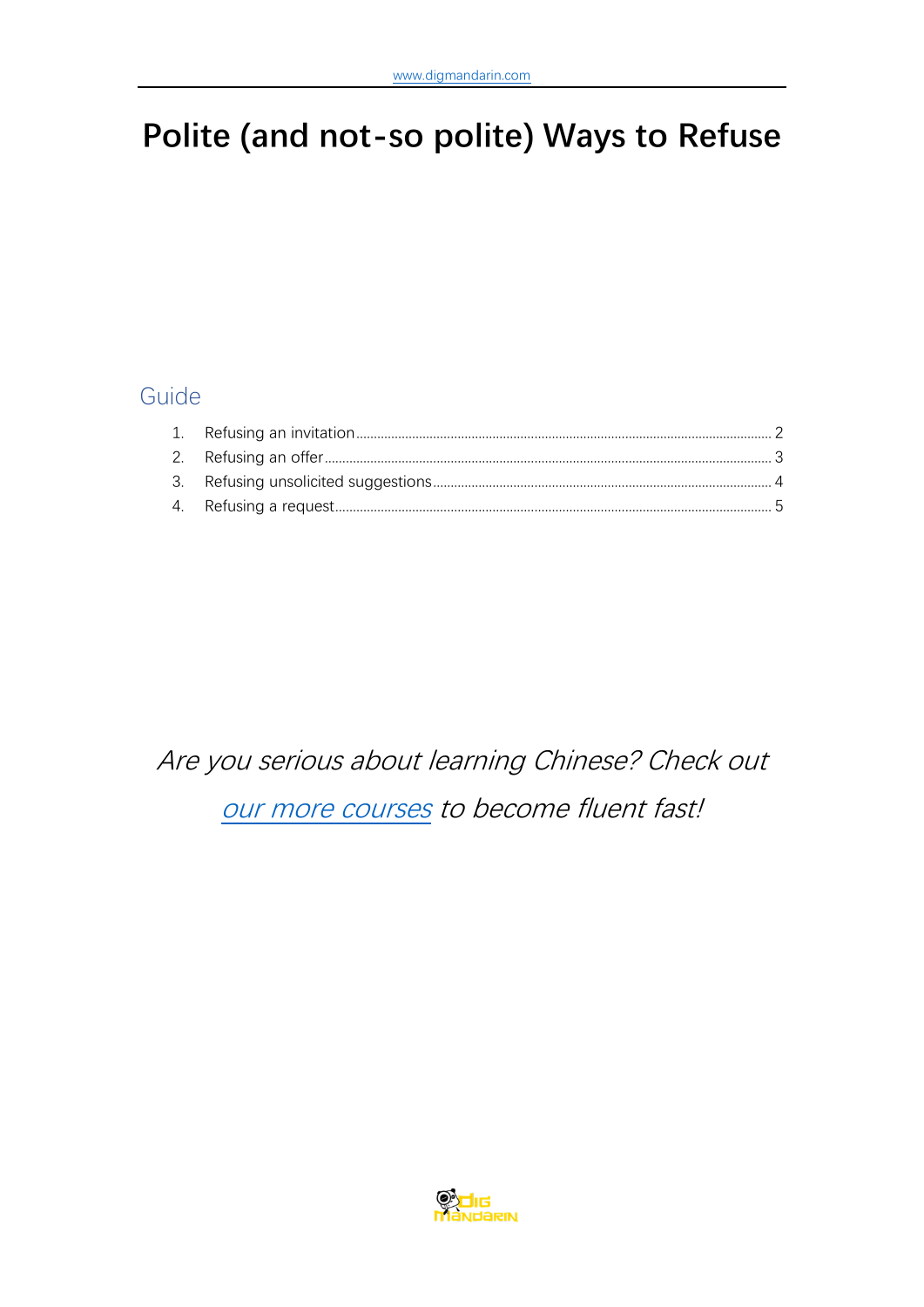# <span id="page-1-0"></span>1. Refusing an invitation

Sometimes, it's difficult to guess whether an invitation is real or merely a polite offer. In this case, a simple polite refusal can be used to judge the persons' true intentions.

#### 改天吧

(gǎi tiān ba) Maybe another day,

#### 下次吧

(xià cì ba) Maybe next time,

### 以后/回头再说

(yǐhòu /huítóu zài shuō) Let's talk about it later.

e.g.

A: 去我家坐坐吧! (Qù wǒjiā zuòzuò ba!) Go to my house and have a seat! B: 改天吧。(Gǎitiān ba.) Maybe another day.

<sup>A</sup>:你没吃饭吗?我请你吃。(Nǐ méi chīfàn ma? Wǒ qǐng nǐ chī.) Did you not eat? Let me treat you to dinner. <sup>B</sup>:谢谢了,下次吧。(Xièxie le, xià cì ba.) Thank you, next time.

Of course, if they respond and confirm that their invitation was serious, accepting is the most appropriate way to respond.

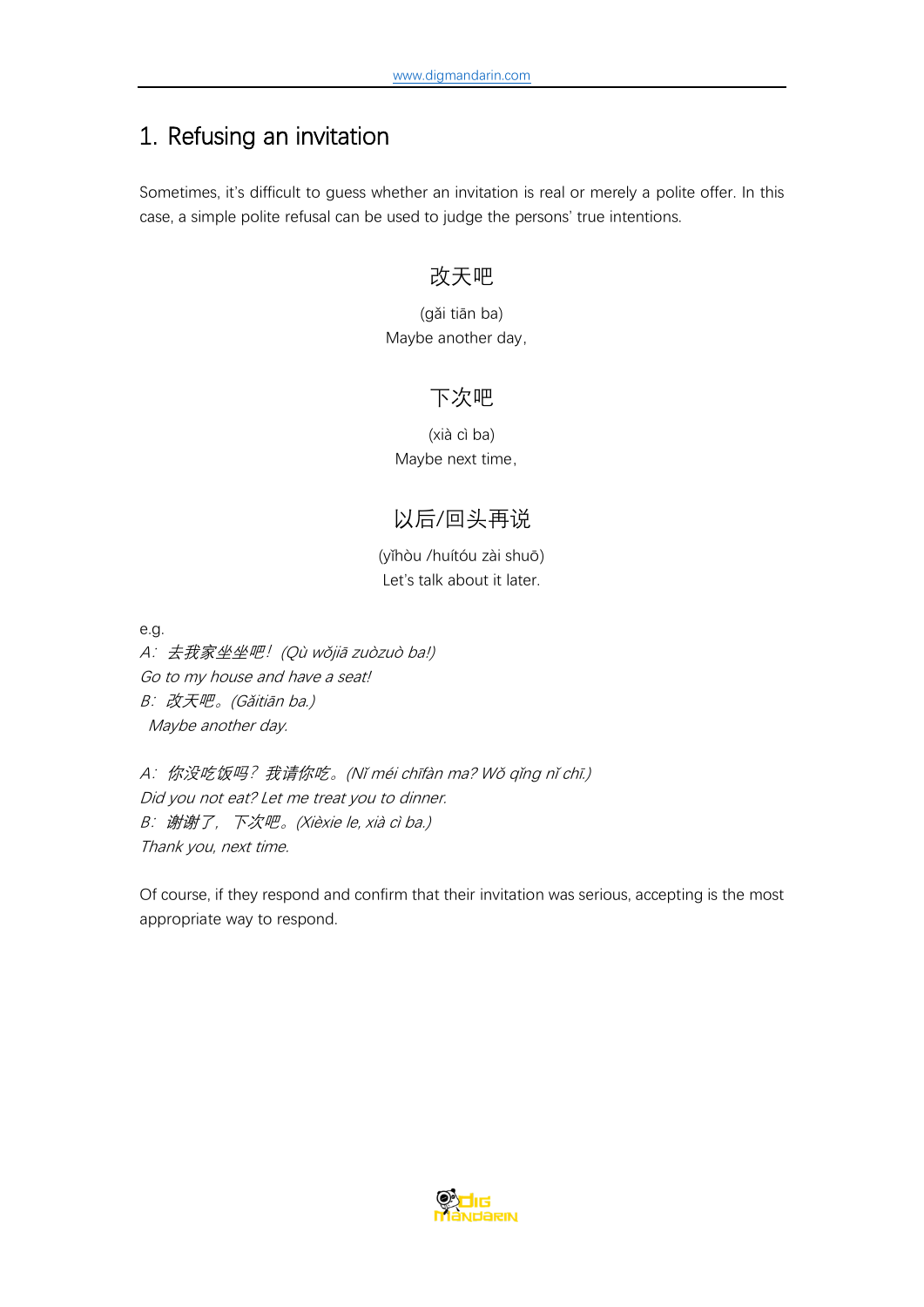# <span id="page-2-0"></span>2. Refusing an offer

Chinese people tend to decline gifts or favors multiple times before finally accepting them. This is a polite way to show modesty because it shows that you don't want to trouble others.

#### 不用了

(búyòng le) No need.

#### 不必了

(búbì le) It's not necessary.

### 太麻烦你了

(tài máfán nǐ le) It's too much of a bother.

### 别忙了

#### (biémáng le) Please don't bother.

e.g. <sup>A</sup>:你用我的车吧。(Nǐ yòng wǒ de chē ba.) You can use my car. B: 不用了, 太麻烦你了。(Bùyòngle, tài máfan nǐ le.) No, it's too much trouble for you.

<sup>A</sup>:我借钱给你吧。(Wǒ jiè qián gěi nǐ ba.) Let me lend you money. <sup>B</sup>:不必了,谢谢。(Bùbìle, xièxie.) No, thank you.

This initial refusal before final acceptance also happens often when people offer food or drink, especially when it is offered by someone they don't know well. That's why when Chinese people offer you something to eat or drink, and encourage you to "eat more," if you really want to say no, you can use the phrases:

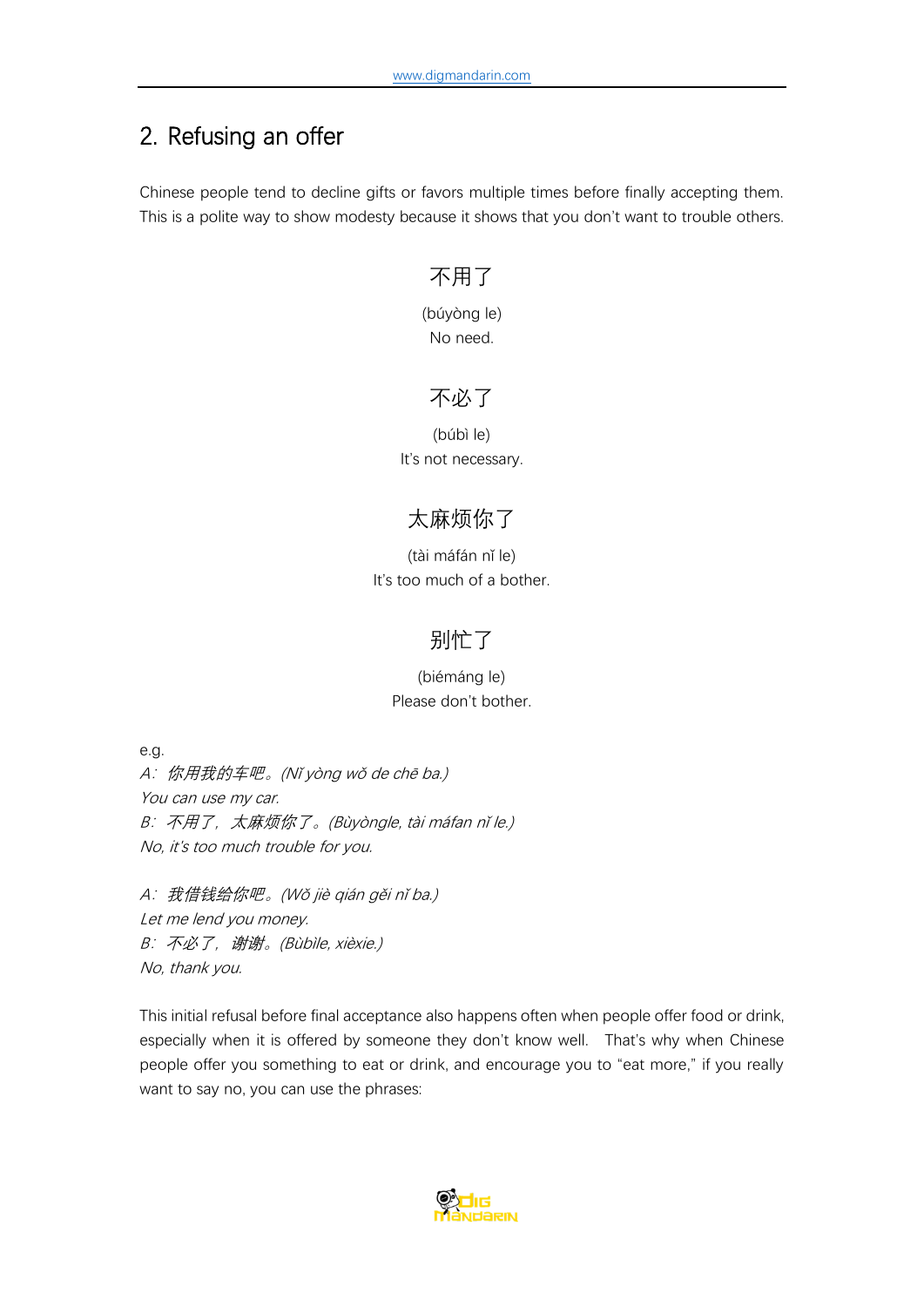#### 我现在不想吃。

(Wǒ xiànzài bù xiǎng chī.) I don't feel like eating right now.

谢谢,待会儿吧。

(Xièxie, dāi huìr ba.) Thank you, maybe later.

### <span id="page-3-0"></span>3. Refusing unsolicited suggestions

When a salesperson approaches you with an offer you're not interested in, you can refuse them directly by saying



When talking to someone you know, on the other hand, it's more common, and polite, to make an excuse or say you'll get back to them later. For example:

### 我考虑考虑

(Wǒ kǎolǜ kǎolǜ.) I'll think it over.

#### 我想想吧

(Wǒ xiǎngxiǎng ba.) I'll think about it.

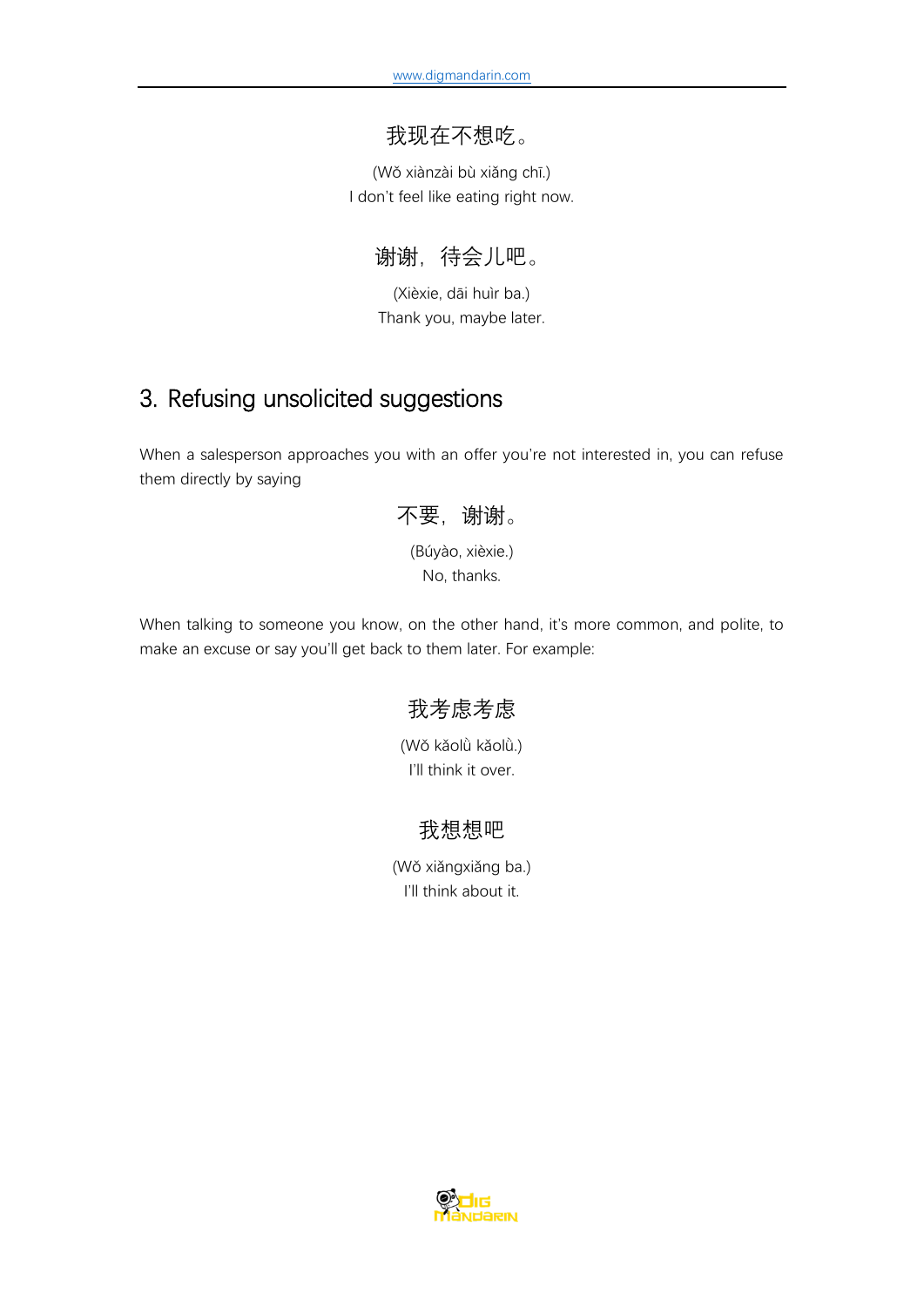# <span id="page-4-0"></span>4. Refusing a request

If someone is asking you for information or advice and you don't feel comfortable doing so, you can try to redirect the conversation by switching the topic, putting it off, or dodging the question. You might say:

# 我不太清楚。

(Wǒ bú tài qīngchǔ.) I am not really sure.

### 这样不好吧。

(zhèyàng bùhǎo ba) This might not work.

# 可能不太方便。

(kěnéng bútài fāngbiàn) It might be too inconvenient.

e.g.

A: 你告诉我老板的想法, 好吗? (Nǐ gàosù wǒ lǎobǎn de xiǎngfǎ, hǎo ma?) Can you tell me what the boss thinks? <sup>B</sup>:可能不太方便。(kěnéng bútài fāngbiàn) It might be too inconvenient.

# 5. Bonus phrases!

When someone gives you an unreasonable request or suggestion, and you want to decline directly, you can say:

### 不可能

(bùkěnéng) Impossible!

# 想得美

(xiǎngdeměi) You wish!